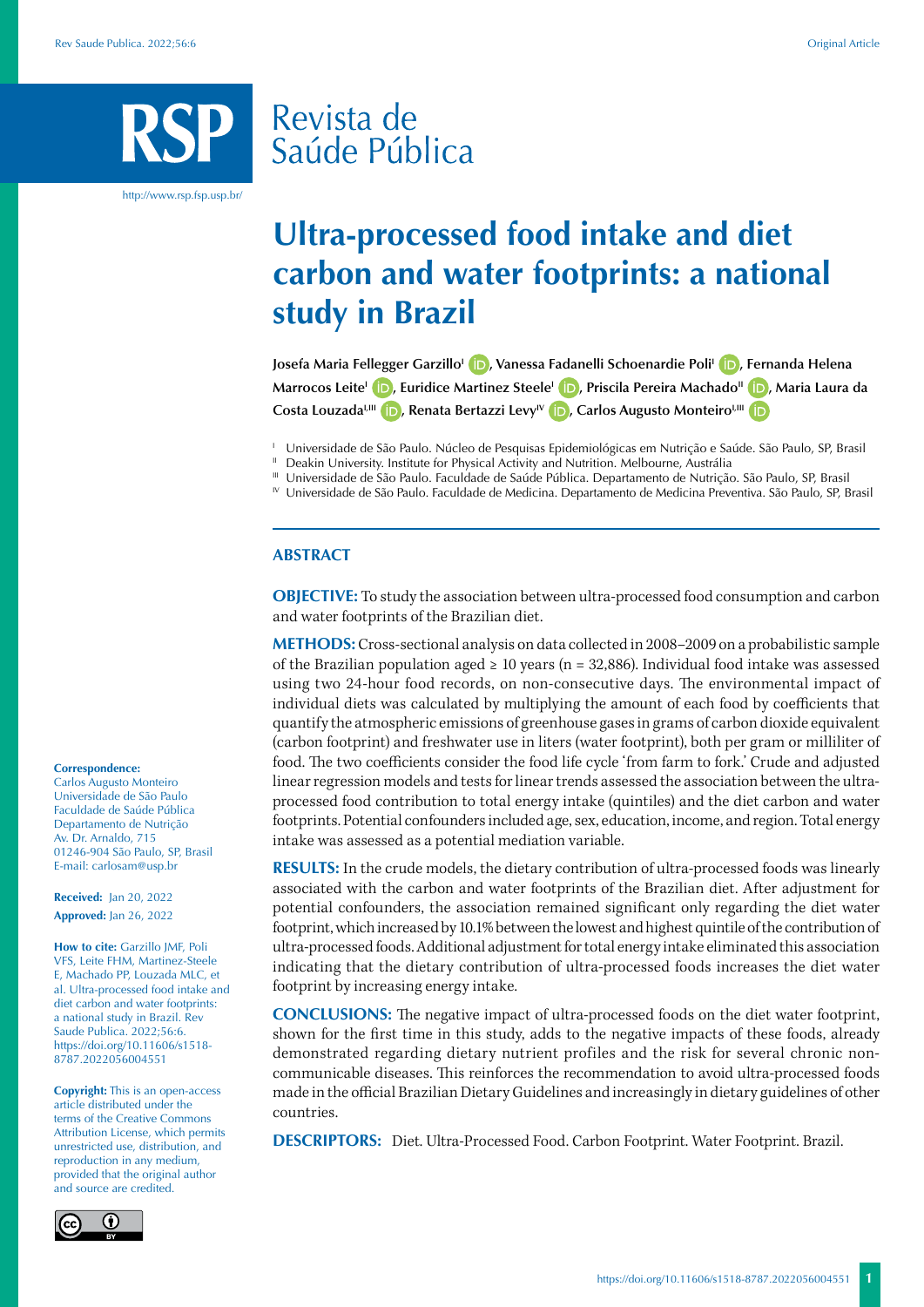#### **INTRODUCTION**

Food systems and supplies are transforming into a global industrial system, with corresponding changes in the production, distribution, and consumption of food<sup>1</sup>. As shown by time series on annual food sales available in 81 countries, including Brazil, the most conspicuous change has been the increase in the supply and consumption of ultra-processed foods<sup>2</sup>. In Brazil, national household surveys on food purchases have documented, since the 1980s, the displacement of fresh and minimally processed foods and their culinary preparations as dishes and meals by ultra-processed foods<sup>3</sup>. .

Ultra-processed foods, as defined by the Nova classification<sup>4</sup>, are industrial formulations made mostly or entirely with substances extracted from foods, often chemically modified, and from additives, with little if any whole food added<sup>5</sup>. Among the characteristics that explain their increase in production and consumption are the relatively affordable price (due to low-cost ingredients), convenience (long duration and no need for cooking), hyperpalatability (due to large amounts of salt, sugar and/or fats, and classes of additives with cosmetic functions), and aggressive and sophisticated advertising (enabled by the high profitability of the products)<sup>4</sup>. Typical examples of ultra-processed products are soft drinks, packaged snacks, confectionery, reconstituted meat products, and frozen or shelf-stable ready meals<sup>4</sup>. .

A systematic review and meta-analysis of findings from national dietary surveys carried out in many countries, including Brazil, shows that increases in the dietary share of ultraprocessed foods are systematically associated with unbalanced dietary nutrient profiles, including higher free sugars and unhealthy fats and lower protein, fiber, and several vitamins and minerals<sup>6</sup>. Systematic reviews and meta-analyses of findings from long-term longitudinal studies, also carried out in many countries, including Brazil, show that increases in the dietary share of ultra-processed foods are associated with higher risk of obesity, diabetes, cardiovascular diseases, depression, and several other chronic non-communicable diseases, in addition to higher all-cause mortality<sup> $7-9$ </sup>.

Given the evidence on the harmful health effects of ultra-processed foods and other factors, such as the negative impact that their production has on the environment, dietary guidelines in Brazil<sup>10</sup>, other Latin American countries<sup>11</sup>, France<sup>12</sup>, Israel<sup>13</sup>, and Malaysia<sup>14</sup> state in their recommendations that the consumption of ultra-processed foods should be reduced or avoided.

The putative negative environmental aspects of production of ultra-processed foods include the reduced variety of species grown monoculturally on large tracts of land; the systematic use of fertilizers and pesticides on crops; the vast use of water; the many processes to formulate the final products; the transport over long distances; the waste generated by packaging; and the incentive to food consumption that exceeds physiological energy requirements<sup>15,16</sup>.

Empirical studies on the environmental impact of ultra-processed food production and consumption, although urgent, are still incipient<sup>16</sup>. A study carried out in the UK showed that industrially-prepared meals, probably ultra-processed, might have a greater environmental impact than equivalent homemade meals, in part due to storage in freezers and the quantity of package waste<sup>17</sup>. Another study showed that 'discretionary foods,' mostly ultraprocessed, account already for more than a third of the carbon and water footprints of the Australian diet, a proportion expected to double by 2050<sup>18</sup>. In Brazilian metropolitan areas, the contribution of ultra-processed foods to the carbon and water footprints of the food baskets purchased by households has tripled in three decades (from 7.1% and 8.2% in 1987 to 20.4 % and 22.2% in 2018) following the increase in the consumption of those foods<sup>19</sup>.

In a previous study, based on a national dietary survey conducted in 2008–2009 in a probabilistic sample with more than 30,000 people, we estimated the carbon footprints of the Brazilian diet and its association with sociodemographic variables. The study identified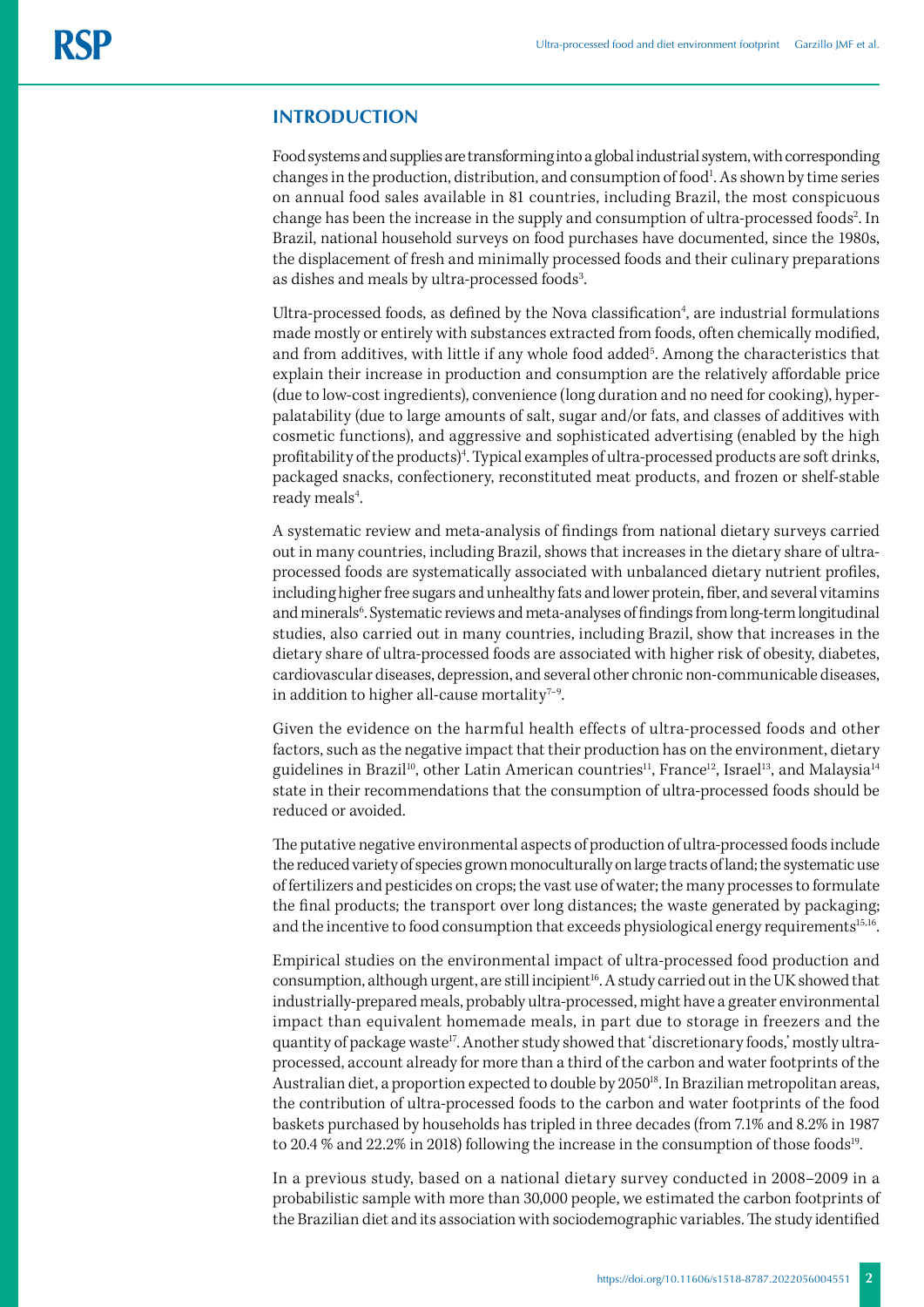larger footprints in diets consumed by men, by people between 20 and 49 years old, by people with higher income and higher education, and by residents in the North and Midwest regions of the country<sup>20</sup>. In our current study, we evaluate, for the first time in Brazil, and possibly in any country, the effect of the consumption of ultra-processed foods on the diet carbon and water footprints.

#### **METHODS**

#### **Data Source**

The data analyzed here are from the official national dietary survey conducted by the Brazilian Institute of Geography and Statistics (IBGE) between May 2008 and May 2009<sup>21</sup>.

The 2008–2009 IBGE dietary survey used a sampling plan by conglomerates created with the geographic and socioeconomic stratification of all census tracts of the country. Census tracts were drawn, in the first stage, and households, in the second stage. The final sample included 13,569 households. All residents aged 10 years or over were interviewed (n = 34,003).

Food intake was assessed using 24-hour food records, on non-consecutive days. Household members recorded all foods and culinary preparations with the amounts consumed and the form of preparation. Culinary preparations were separated into foods according to standard recipes<sup>22</sup>. The amounts of individual foods were transformed into grams or milliliters using the Brazilian Home Measures Table<sup>23</sup> and converted into energy (kcal) based on the Brazilian Food Composition Table<sup>24</sup>.

Data on gender, date of birth, education level, family income, number of residents in the household, and region of residence, were obtained by the 2008–2009 IBGE survey using standard questionnaires.

#### **Data Analysis**

The analyses used all the records of two days of food consumption (n = 32,886 or 96.8% of the total participants). Analyses have averaged the quantities of foods consumed in these two days.

The environmental footprints of the foods consumed were calculated by multiplying the average amount of each food by coefficients that quantify the atmospheric emissions of greenhouse gases, expressed in grams of carbon dioxide equivalent or gCO<sub>2</sub>eq (carbon footprint), and the use of fresh water, expressed in liters (water footprint), both per gram or milliliter of food.

The coefficients used were from the publication 'Footprints of food and culinary preparations consumed in Brazil22. This provides the carbon and water footprints of all food items reported by the participants of the 2008–2009 IBGE survey. These coefficients consider the life cycle assessment of foods, including emissions from gas used in cooking ('from farm to fork'). They were estimated from 569 primary sources of environmental food footprints, including scientific publications and reports prepared by industries on the environmental effects of their products. Arithmetical means were used when more than one value was available.

Using the Nova system<sup>4</sup>, all foods consumed by participants were classified into four groups consisting of unprocessed or minimally processed foods, processed culinary ingredients, processed foods, and ultra-processed foods.

Next, the dietary energy intake (kcal/person-day) and the dietary carbon and water footprints (gCO<sub>2</sub>eq/person-day and L/person-day, respectively) were estimated according to the four Nova food groups and subgroups (such as meat, plant oils, cheese, soft drinks). For each group and subgroup, the ratio between its percent contribution to the dietary carbon or water footprint and to the dietary energy intake was calculated. Thus, ratios equal to 1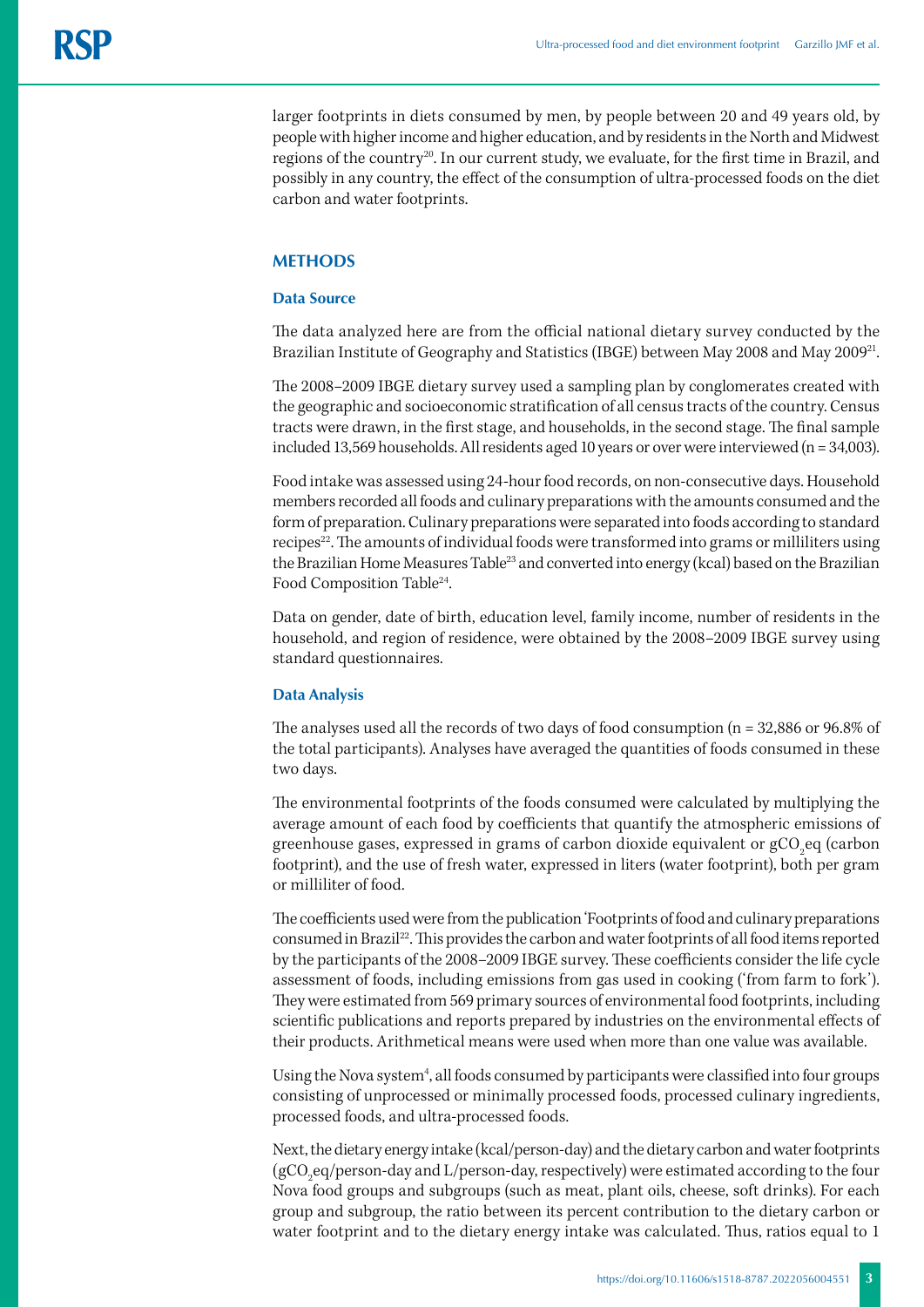identify food groups and subgroups with an environmental footprint (per unit of energy) identical to the whole diet. Ratios above 1 and below 1 identify food groups and subgroups with an environmental footprint (per unit of energy), respectively, higher and lower than the whole diet.

The effect that ultra-processed food consumption exerts on the carbon and water footprints of the Brazilian diet was then evaluated observing the diet footprints across five strata of the population corresponding to increasing quintiles of the contribution of ultra-processed foods to total energy intake. This was the same approach used by most of the studies evaluating the effect of consumption of ultra-processed foods on diet quality<sup>6</sup> or disease risk7–9. Crude and adjusted linear regression models and linear trend tests were used to assess the association between quintiles of ultra-processed food dietary contribution and the dietary environmental footprints. Adjustments for potential confounders were made for sociodemographic variables that were associated with dietary footprints in the 2008–2009 IBGE survey<sup>21</sup> (age, sex, education, income, and region of residence). Total energy intake was assessed as a potential mediation variable.

All analyses were performed using the software Stata/SE version 14.0 in the module survey, which considers the complex sample design of the 2008–2009 IBGE survey.

### **RESULTS**

Table 1 shows the distribution of the total dietary energy intake (1,905 kcal/person/day) and the total dietary carbon (4,488 gCO<sub>2</sub>eq/person-day) and water footprint (3,877 L/person/ day) according to the Nova four food groups and corresponding subgroups.

The group of unprocessed or minimally processed foods contributed 54.32% of the total dietary energy intake and 77.76% and 71.76%, respectively, of the total dietary carbon and water footprints. The ratio between the contribution to footprints and the contribution to energy intake, referred to here as the footprint/intake ratio, was greater than 1 in this group, both for the carbon footprint (1.43) and for the water footprint (1.32), an environmental impact per unit of energy above that for the whole diet.

The group of processed culinary ingredients showed the opposite situation, corresponding to 16.33% of the energy intake and to only 1.62% of the carbon footprint and 3.63% of the water footprint of the diet. In this case, the footprint/intake ratio was well below 1 (0.10 for the carbon footprint and 0.22 for the water footprint), an environmental impact per unit of energy below that of the whole diet.

Usually consumed combined in dishes and meals, unprocessed or minimally processed foods and processed culinary ingredients have a joint environmental impact per unit of energy slightly higher than the whole diet: carbon footprint/intake ratio equal 1.13 and water footprint /intake ratio equal 1.07 (data not shown).

The group of processed foods contributed 9.74% of energy intake and 8.77% of the carbon footprint – footprint/intake ratio 0.90 – and 9.56% of the water footprint – footprint/intake ratio 0.98 – thus showing an environmental impact per unit of energy slightly lower than that of the whole diet.

The group of ultra-processed foods contributed 19.61% of energy intake and 11.85% of the carbon footprint – footprint/intake ratio 0.60 – and 15.04% of the water footprint – footprint/ intake ratio 0.77 – also showing a lower environmental impact per unit of energy than that of the whole diet.

Within the Nova groups, the meat subgroups contributed disproportionately to the carbon and water footprints of diet, with footprint/intake ratios between 2.16 (for the carbon footprint of ultra-processed sausages and other reconstituted meat products) and 6.42 (for the carbon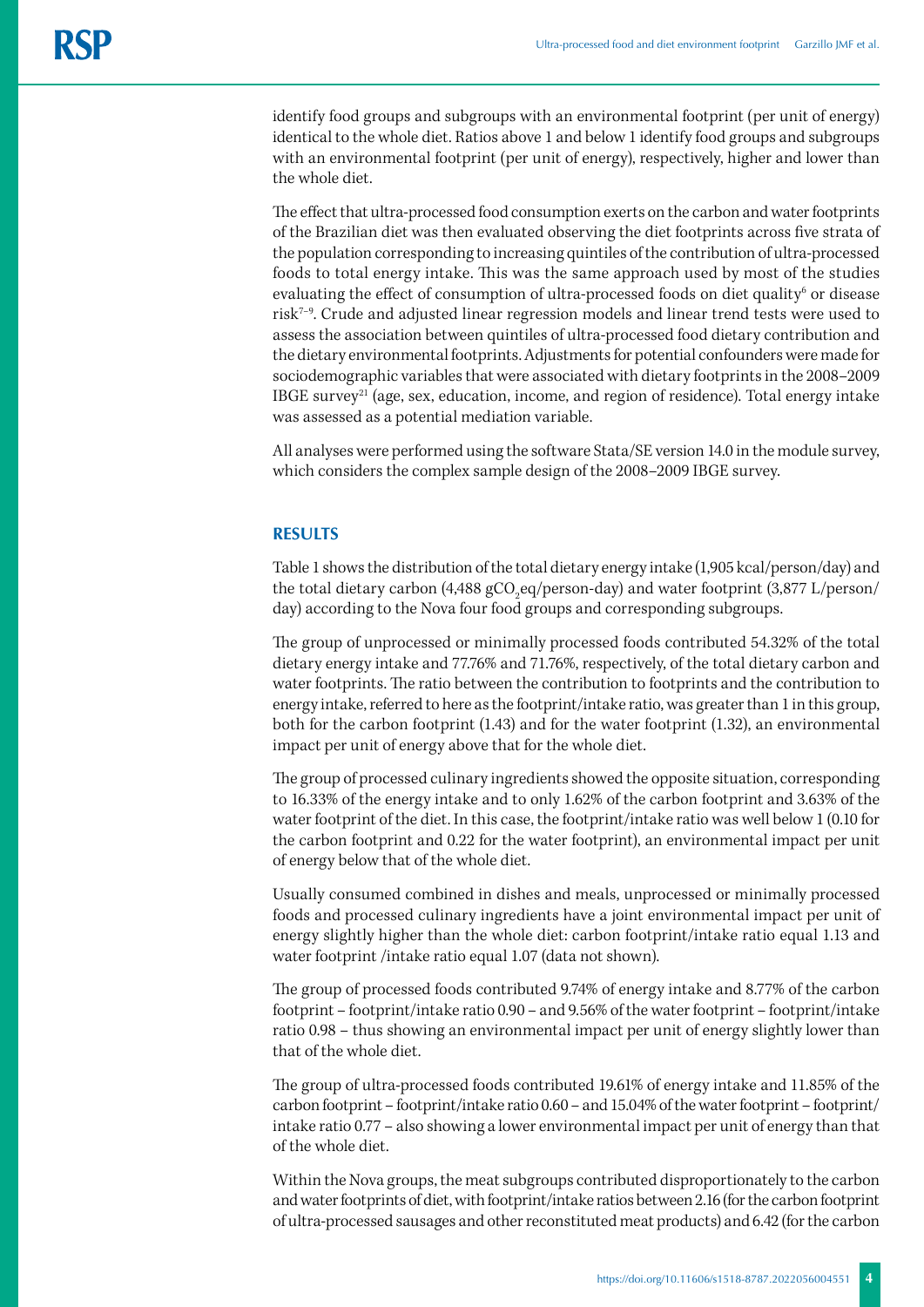footprint of minimally processed meat). The lowest contribution of meat subgroups in the ultra-processed food group (1.73% in 19.61%, or 8.82% of the total energy intake from this group) and in the processed food group (10.78% of the total energy intake from this group) than in the unprocessed or minimally processed food group or in this group plus the group of processed culinary ingredients (16.51% or 12.70%, respectively) is also remarkable. This may explain why the environmental impact per unit of energy of the processed and the ultra-processed groups is lower than that of the whole diet.

|                                                | <b>Energy intake</b>             |                        | <b>Carbon footprint</b>        |                        | <b>Water footprint</b>   |                          | <b>Ratio</b> |         |
|------------------------------------------------|----------------------------------|------------------------|--------------------------------|------------------------|--------------------------|--------------------------|--------------|---------|
| <b>NOVA food groups and subgroups</b>          | <b>Kcal</b><br>per<br>person-day | $%$ of<br>total<br>(a) | $gCO2$ eq<br>per<br>person-day | $%$ of<br>total<br>(b) | L<br>per<br>person-day   | $%$ of<br>total<br>(c)   | (b)/(a)      | (c)/(a) |
| Unprocessed or minimally processed foods       | 1,035.0                          | 54.32                  | 3,490.0                        | 77.76                  | 2,782.0                  | 71.76                    | 1.43         | 1.32    |
| Rice                                           | 178.3                            | 9.36                   | 117.9                          | 2.63                   | 60.1                     | 1.55                     | 0.28         | 0.17    |
| Meat <sup>a</sup>                              | 170.9                            | 8.97                   | 2,583.0                        | 57.55                  | 1,786.0                  | 46.07                    | 6.42         | 5.14    |
| Legumes                                        | 146.2                            | 7.67                   | 13.1                           | 0.29                   | 185.4                    | 4.78                     | 0.04         | 0.62    |
| Poultry                                        | 125.4                            | 6.58                   | 275.9                          | 6.15                   | 373.7                    | 9.64                     | 0.93         | 1.46    |
| Cereals other than rice <sup>b</sup>           | 119.2                            | 6.26                   | 27.7                           | 0.62                   | 49.8                     | 1.28                     | 0.10         | 0.21    |
| Fruits                                         | 90.4                             | 4.74                   | 93.3                           | 2.08                   | 104.3                    | 2.69                     | 0.44         | 0.57    |
| Roots and tubers                               | 79.8                             | 4.19                   | 20.1                           | 0.45                   | 59.3                     | 1.53                     | 0.11         | 0.37    |
| Milk                                           | 29.5                             | 1.55                   | 61.6                           | 1.37                   | 65.0                     | 1.68                     | 0.89         | 1.08    |
| Fish                                           | 27.4                             | 1.44                   | 122.8                          | 2.74                   | $\overline{\phantom{a}}$ | $\overline{\phantom{a}}$ | 1.90         | $\sim$  |
| Eggs                                           | 21.8                             | 1.14                   | 52.3                           | 1.17                   | 47.8                     | 1.23                     | 1.02         | 1.08    |
| Vegetables                                     | 10.2                             | 0.54                   | 18.5                           | 0.41                   | 28.5                     | 0.74                     | 0.77         | 1.37    |
| Other <sup>c</sup>                             | 35.5                             | 1.86                   | $9.2\,$                        | 0.20                   | 16.0                     | 0.41                     | 0.11         | 0.22    |
| Processed culinary ingredients                 | 311.1                            | 16.33                  | 72.9                           | 1.62                   | 140.8                    | 3.63                     | 0.10         | 0.22    |
| Plant oils                                     | 218.9                            | 11.49                  | 42.1                           | 0.94                   | 106.9                    | 2.76                     | 0.08         | 0.24    |
| Table sugar                                    | 67.8                             | 3.56                   | 8.5                            | 0.19                   | 17.9                     | 0.46                     | 0.05         | 0.13    |
| Butter and other animal fat                    | 22.2                             | 1.17                   | 21.5                           | 0.48                   | 15.3                     | 0.39                     | 0.41         | 0.34    |
| Other <sup>d</sup>                             | 2.2                              | 0.12                   | $0.7\,$                        | 0.02                   | 0.5                      | 0.01                     | 0.14         | 0.11    |
| Processed foods                                | 185.5                            | 9.74                   | 393.7                          | 8.77                   | 370.8                    | 9.56                     | 0.90         | 0.98    |
| Fresh breads                                   | 121.3                            | 6.37                   | 27.4                           | 0.61                   | 73.0                     | 1.88                     | 0.10         | 0.30    |
| Cheese                                         | 20.6                             | 1.08                   | 56.9                           | 1.27                   | 38.3                     | 0.99                     | 1.17         | 0.91    |
| Processed meat                                 | 20.1                             | 1.05                   | 252.5                          | 5.63                   | 231.7                    | 5.98                     | 5.33         | 5.67    |
| Beer and wine                                  | 16.0                             | 0.84                   | 45.6                           | 1.02                   | 15.7                     | 0.40                     | 1.21         | 0.48    |
| Other                                          | 7.4                              | 0.39                   | 11.2                           | 0.25                   | 12.0                     | 0.31                     | 0.64         | 0.80    |
| Ultra-processed foods                          | 373.7                            | 19.61                  | 531.8                          | 11.85                  | 583.1                    | 15.04                    | 0.60         | 0.77    |
| Ready meals <sup>e</sup>                       | 80.8                             | 4.24                   | 148.1                          | 3.30                   | 104.0                    | 2.68                     | 0.78         | 0.63    |
| Pastries                                       | 46.5                             | 2.44                   | 20.7                           | 0.46                   | 23.6                     | 0.61                     | 0.19         | 0.25    |
| Confectioneryf                                 | 39.3                             | 2.06                   | 30.1                           | 0.67                   | 119.7                    | 3.09                     | 0.33         | 1.50    |
| Salty packaged snacks                          | 37.7                             | 1.98                   | 16.6                           | 0.37                   | 12.7                     | 0.33                     | 0.19         | 0.17    |
| Soft drinks                                    | 35.9                             | 1.88                   | 55.6                           | 1.24                   | 45.1                     | 1.16                     | 0.66         | 0.62    |
| Sausages and other reconstituted meat products | 33.0                             | 1.73                   | 168.1                          | 3.75                   | 171.9                    | 4.43                     | 2.16         | 2.56    |
| Dairy drinks                                   | 30.1                             | 1.58                   | 46.9                           | 1.04                   | 46.1                     | 1.19                     | 0.66         | 0.75    |
| Sauces                                         | 26.4                             | 1.39                   | 9.9                            | 0.22                   | 10.7                     | 0.28                     | 0.16         | 0.20    |
| Mass-produced packaged breads                  | 24.1                             | 1.26                   | 11.9                           | 0.27                   | $9.3\,$                  | 0.24                     | 0.21         | 0.19    |
| Other <sup>8</sup>                             | 19.9                             | 1.04                   | 23.4                           | 0.52                   | 39.8                     | 1.03                     | 0.50         | 0.98    |
| Total                                          | 1,905.3                          | 100.00                 | 4,488.4                        | 100.00                 | 3,876.7                  | 100.00                   | 1.00         | 1.00    |

| Table 1. Distribution of dietary energy intake and the diet environmental footprints according to NOVA food groups and subgroups. Brazilian |  |
|---------------------------------------------------------------------------------------------------------------------------------------------|--|
| population aged 10 years or over, $2008-2009$ . (n = 32,886)                                                                                |  |

<sup>a</sup> Beef, pork, lamb.

**b** Corn and wheat grains and flours, couscous, fresh or dry pasta.

c Plain yoghurt, coffee, tea, oilseeds

d Vinegar, baking powder.

e Instant soups and noodles, fast food meals, frozen pizza, and pasta dishes.

f Chocolates, candies and gums, cereal bars, desserts, ice cream.

<sup>8</sup> Distilled alcoholic drinks and non-alcoholic drinks other than soft drinks.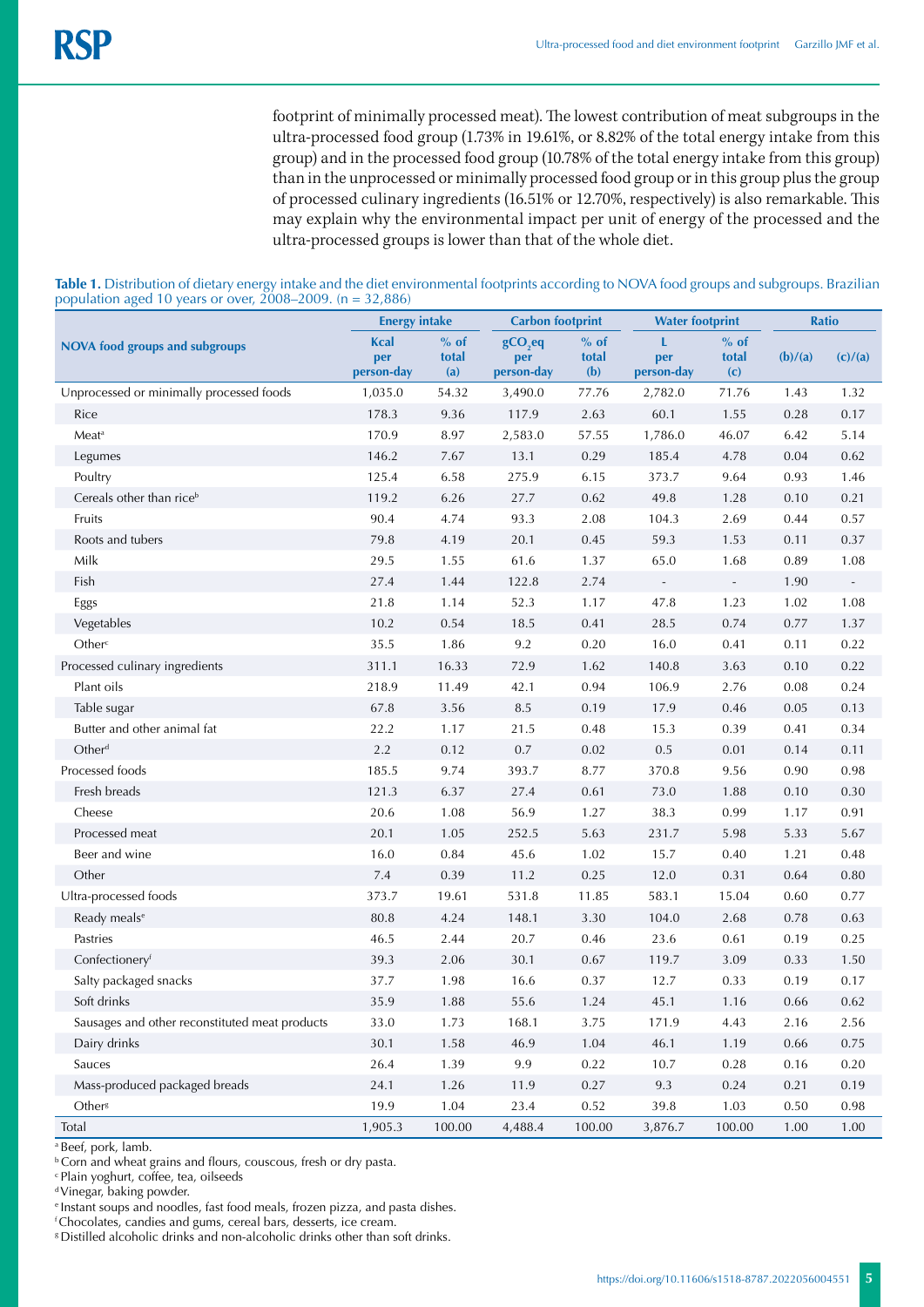| <b>Quintiles of UPF contribution</b><br>(% of total energy intake) | <b>Mean energy intake</b><br>(kcal per person-day) | Mean energy intake from UPF | % of total energy intake from UPF |                          |  |
|--------------------------------------------------------------------|----------------------------------------------------|-----------------------------|-----------------------------------|--------------------------|--|
|                                                                    |                                                    | (kcal per person-day)       | <b>Average</b>                    | Range                    |  |
| Q <sub>1</sub>                                                     | 1,755.8                                            | 25.2                        | 1.33                              | $0 - 4.35$               |  |
| Q2                                                                 | 1,848.2                                            | 140.4                       | 7.56                              | 4.35–10.96               |  |
| Q <sub>3</sub>                                                     | 1,878.4                                            | 282.8                       | 15.02                             | 10.96-19.24              |  |
| Q <sub>4</sub>                                                     | 1,946.4                                            | 486.3                       | 24.94                             | 19.24-31.39              |  |
| Q5                                                                 | 2,075.3                                            | 932.9                       | 44.64                             | 31.39–98.22              |  |
| p                                                                  | < 0.001                                            | < 0.001                     | $\sim$                            | $\overline{\phantom{a}}$ |  |

Table 2. Dietary energy intake and energy intake from ultra-processed foods (UPF) across quintiles of their dietary contribution. Brazilian population aged 10 years or over,  $(2008-2009)$ . (n = 32,886)

**Table 3.** Diet environmental footprints across quintiles of the dietary contribution of ultra-processed foods (UPF). Brazilian population aged 10 years or over, (2008–2009). (n = 32,886)

| <b>Quintiles of UPF</b><br><b>contribution</b> |              | <b>Carbon footprint</b><br>$(gCO, eq/person-day)$ |                              | <b>Water footprint</b><br>$(L/person-day)$ |                              |                              |  |
|------------------------------------------------|--------------|---------------------------------------------------|------------------------------|--------------------------------------------|------------------------------|------------------------------|--|
| (% of total energy intake)                     | <b>Crude</b> | <b>Adjusted</b> <sup>a</sup>                      | <b>Adjusted</b> <sup>b</sup> | <b>Crude</b>                               | <b>Adjusted</b> <sup>a</sup> | <b>Adjusted</b> <sup>b</sup> |  |
| Q1                                             | 4.245        | 4.302                                             | 4.408                        | 3,571                                      | 3.644                        | 3,736                        |  |
| Q2                                             | 4,553        | 4,598                                             | 4,628                        | 3,860                                      | 3,911                        | 3,938                        |  |
| Q <sub>3</sub>                                 | 4.480        | 4,495                                             | 4,499                        | 3.836                                      | 3.871                        | 3,875                        |  |
| Q4                                             | 4,616        | 4,590                                             | 4,556                        | 3,989                                      | 3,958                        | 3,928                        |  |
| Q <sub>5</sub>                                 | 4,557        | 4.449                                             | 4.342                        | 4,134                                      | 4.013                        | 3,919                        |  |
| p value for linear trend                       | 0.014        | 0.338                                             | 0.618                        | < 0.001                                    | 0.001                        | 0.282                        |  |

a Adjusted for sex, age, education, income, and country's region.

b Adjusted additionally for total energy intake.

Table 2 shows the total energy intake and the energy intake from ultra-processed foods across quintiles of their dietary contribution. This contribution ranged from 1.33% of the total energy intake in the lowest quintile to 44.64% in the highest quintile. The total energy intake increases linearly with the dietary contribution of ultra-processed foods: from 1,755.8 kcal/person-day in the lowest quintile to 2,075.3 kcal/person-day in the highest quintile.

Table 3 shows results from regression models that evaluated the association between quintiles of the dietary contribution of ultra-processed foods and the diet carbon and water footprints.

In the crude model, the dietary contribution of ultra-processed foods showed a linear significant association with the diet carbon and water footprints. In the model adjusted for potential confounders (gender, age, income, education, region of residence), only the association with water footprint remained significant. From the bottom quintile to the top quintile of the dietary contribution of ultra-processed foods, the diet water footprint increased by 10.1% (from 3,644 to 4,013 L/person-day).

In the model adjusted additionally for total energy intake, the association between the dietary contribution of ultra-processed foods and the diet water footprint was no longer significant. This indicates that the dietary contribution of ultra-processed foods increases the diet water footprint by increasing energy intake.

#### **DISCUSSION**

Based on the analysis of data collected by two 24-hour food records in a probabilistic sample of the Brazilian population aged 10 years and over  $(n = 32,886)$ , we found a significant linear association between the dietary contribution of the ultra-processed food group and the diet water footprint, even after adjusting for potential sociodemographic confounders. As far as we know, this is the first nationally representative study to show a negative environmental effect of consuming ultra-processed foods. The same linear association shown for the diet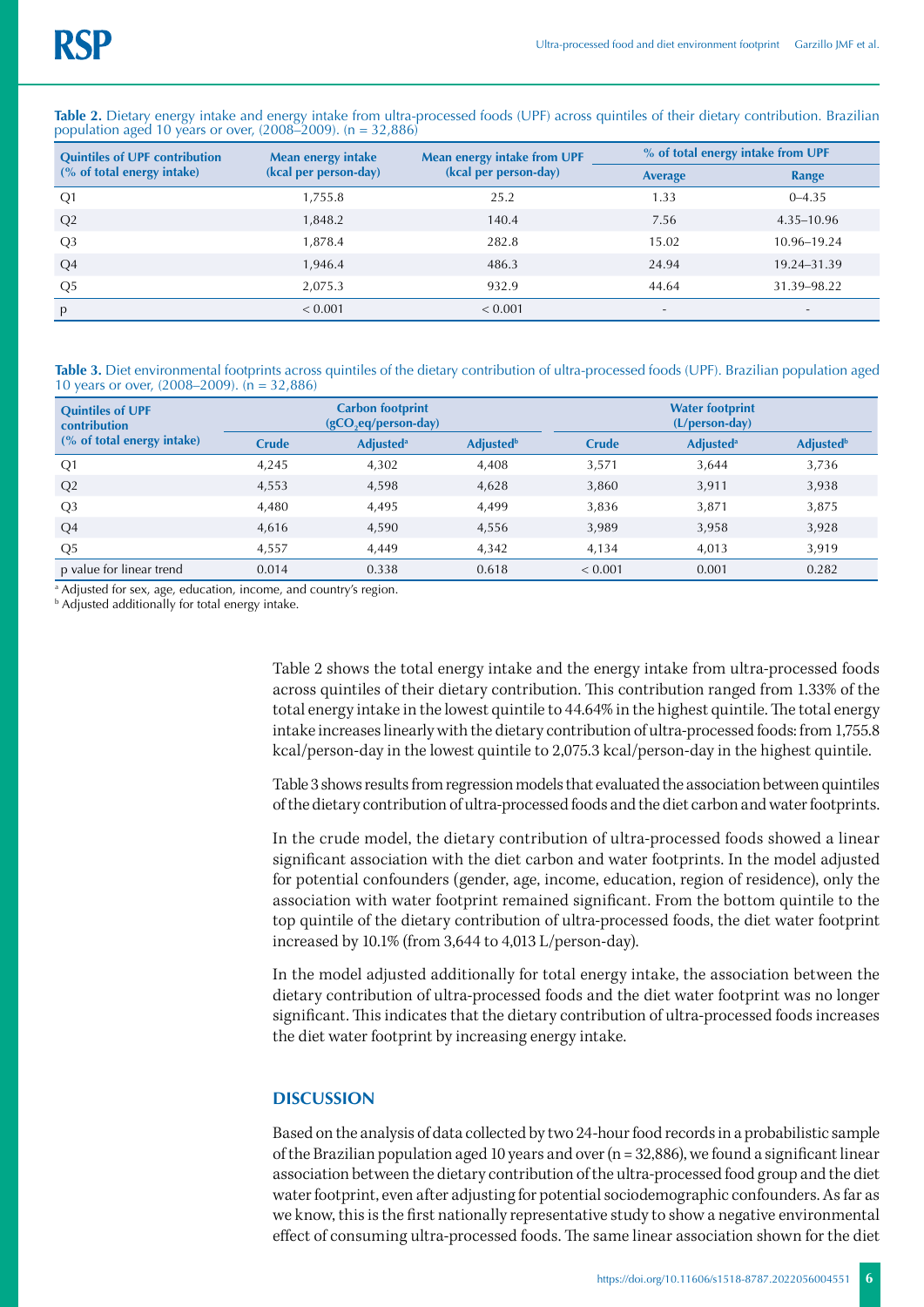carbon footprint in the crude analysis was no longer significant after adjusting for the same sociodemographic variables.

Our results also showed that the additional adjustment for energy intake eliminated the association between the dietary contribution of ultra-processed foods and the diet water footprint, indicating the mediating role of total energy intake in that association.

The dietary contribution of ultra-processed foods was positively associated with the diet water footprint despite the lower water footprint of ultra-processed foods. This smaller footprint, apparently due to the smaller share of the meat subgroup in the ultra-processed group, failed to compensate for the higher total energy intake associated with the consumption of these foods. In any case, our results have shown that the association between the consumption of ultra-processed foods and diet environmental footprints cannot be predicted solely by comparing coefficients of the environmental impact of ultra-processed and non-ultraprocessed foods, as it is sometimes done<sup>25</sup>.

Although we only evaluated two dimensions of the diet environmental impact in our study, the evidence that the consumption of ultra-processed foods increases the diet water footprint in Brazil, remaining neutral regarding the carbon footprint, adds to the evidence showing the negative effects of ultra-processed foods on the quality of the Brazilian diet<sup>26</sup> and on the risk of several non-communicable diseases in the Brazilian population<sup>27-30</sup>. This reinforces the recommendation of the Brazilian Dietary Guidelines to avoid the consumption of ultraprocessed foods<sup>10</sup>.

Given that the impact of the dietary contribution of ultra-processed food on diet environmental footprints depends on the footprints per energy of the ultra-processed and non-ultraprocessed fractions of the diet, which, in turn, depend on the profile of ultra-processed and non-ultra-processed foods consumed by the population, the results of our study cannot be extrapolated to countries with considerably different dietary patterns to those of Brazil.

As indicated in our study, the proportion of meat products in the ultra-processed fraction of the diet is particularly important: when this proportion is lower than that observed in the non-ultra-processed fraction, as in the Brazilian diet, increases in the dietary share of ultra-processed foods are less likely to increase the diet environmental footprints. Another relevant factor is the relationship between the consumption of ultra-processed foods and the total energy intake: when this relationship is positive, as in the Brazilian diet and often observed in other countries' diets<sup>6</sup>, increases in the dietary share of ultra-processed foods are likely to increase dietary environmental footprints. Thus, carrying out new studies on the effects of ultra-processed foods on dietary environmental footprints in countries with dietary patterns different from Brazil, in particular those with the highest consumption of ultra-processed foods, is important. Studies should also be carried out in countries that have already adopted the recommendation to limit or to avoid the consumption of ultraprocessed foods in their dietary guidelines<sup>10-14</sup>, or are considering doing so.

A strength of our study is the assessment of the environmental impact of ultra-processed foods as actually consumed by the population. We were able to consider the mix of varieties of ultra-processed foods that are part of the diet, changes in this mix with variations in the dietary contribution of ultra-processed foods, and simultaneous changes in the varieties of non-ultra-processed foods. Other strengths are the representative sample of the population, the objective measurement of the participants' diet based on two 24-hour food records, and the use of environmental impact coefficients that consider the entire life cycle of foods, from 'farm to fork'.

A limitation is the assessment of only two environmental footprints of diet, not including, for example, impact on agrobiodiversity and the generation of solid waste from packaging. Also, the table of environmental impact coefficients used in the study, includes estimates from studies carried out in countries other than Brazil, and reports prepared by the industry, and not from independent studies.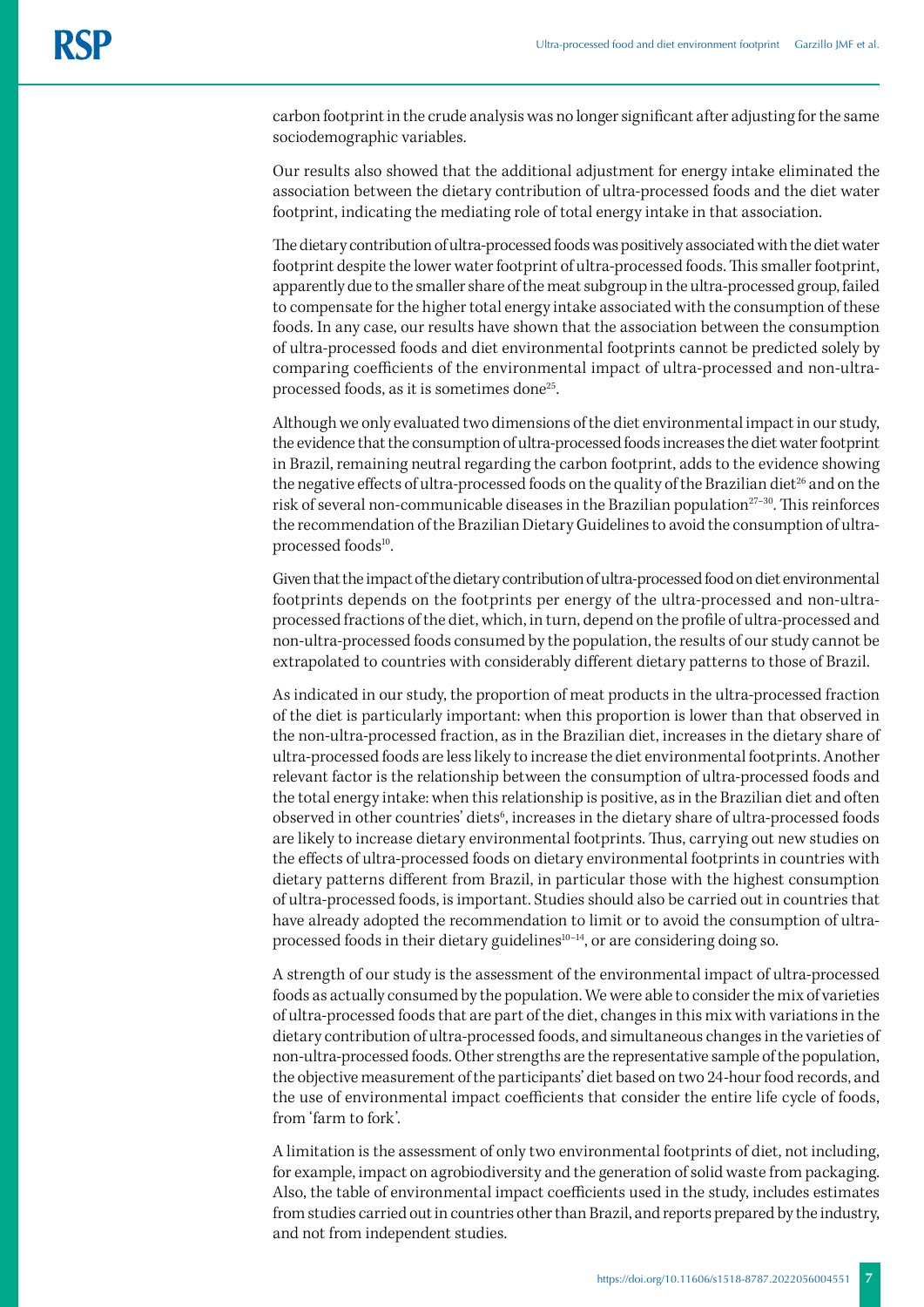#### **CONCLUSION**

The negative impact of ultra-processed foods on the diet water footprint shown for the first time in this study adds to the negative impacts of these foods, already demonstrated regarding dietary nutrient profiles and the risk for several chronic non-communicable diseases. This reinforces the recommendation to avoid these foods made in the official Brazilian Dietary Guidelines and increasingly in the dietary guidelines of other countries.

#### **REFERENCES**

- 1. Béné C, Prager SD, Achicanoy HAE, Alvarez Toro P, Lamotte L, Bonilla Cedrez C, et al. Understanding food systems drivers: a critical review of the literature. Glob Food Sec. 2019;23(4):149-59. <https://doi.org/10.1016/j.gfs.2019.04.009>
- 2. Monteiro CA, Moubarac JC, Cannon G, Ng SW, Popkin B. Ultra-processed products are becoming dominant in the global food system. Obes Rev. 2013;14 Suppl 2:21-8. https://doi.org/10.1111/obr.12107
- 3. Martins APB, Levy RB, Claro RM, Moubarac JC, Monteiro CA. Increased contribution of ultraprocessed food products in the Brazilian diet (1987-2009). Rev Saude Publica. 2013;47(4):656- 65. <https://doi.org/10.1590/S0034-8910.2013047004968>
- 4. Monteiro CA, Cannon G, Moubarac JC, Levy RB, Louzada MLC, Jaime PC. The UN Decade of Nutrition, the NOVA food classification and the trouble with ultra-processing. Public Health Nutr. 2018;21(1):5-17. <https://doi.org/10.1017/S1368980017000234>
- 5. Monteiro CA, Cannon G, Levy RB, Moubarac JC, Louzada MLC, Rauber F, et al. Ultra-processed foods: what they are and how to identify them. Public Health Nutr. 2019;22(5);936-41. <https://doi.org/10.1017/S1368980018003762>
- 6. Martini D, Godos J, Bonaccio M, Vitaglione P, Grosso G. Ultra-processed foods and nutritional dietary profile: a meta-analysis of nationally representative samples. Nutrients. 2021;13(10):3390. https://doi.org/10.3390/nu13103390
- 7. Pagliai G, Dinu M, Madarena MP, Bonaccio M, Iacoviello L, Sofi F. Consumption of ultraprocessed foods and health status: a systematic review and meta-analysis. Br J Nutr. 2021;125(3):308-18. https://doi.org/10.1017/S0007114520002688
- 8. Delpino FM, Figueiredo LM, Bielemann RM, Silva BGC, Santos FS, Mintem GC, et al. Ultraprocessed food and risk of type 2 diabetes: a systematic review and meta-analysis of longitudinal studies. Int J Epidemiol 2021:dyab247.<https://doi.org/10.1093/ije/dyab247>. Epub ahead of print.
- 9. Suksatan W, Moradi S, Naeini F, Bagheri R, Mohammadi H, Talebi S, et al. Ultra-processed food consumption and adult mortality risk: a systematic review and dose–response meta-analysis of 207,291 participants. Nutrients. 2022;14(1):174.<https://doi.org/10.3390/nu14010174>
- 10. Ministry of Health (BR), Secretariat of Health Care, Primary Health Care Department. Dietary guidelines for the Brazilian population. Brasília, DF; 2014 [cited 2022 Jan 1]. Available from: [https://bvsms.saude.gov.br/bvs/publicacoes/dietary\\_guidelines\\_brazilian\\_population.pdf](https://bvsms.saude.gov.br/bvs/publicacoes/dietary_guidelines_brazilian_population.pdf)
- 11. Food and Agriculture Organization of the United Nations. Food-based dietary guidelines. Regions. Rome (IT): FAO; c2022 [cited 2022 Jan 1]. Available from: [https://www.fao.org/](https://www.fao.org/nutrition/education/food-dietary-guidelines/regions/en/) [nutrition/education/food-dietary-guidelines/regions/en/](https://www.fao.org/nutrition/education/food-dietary-guidelines/regions/en/)
- 12. Le Haut Conseil de la Santé Publique (FR). Avis: relatif aux objectifs de Santé Publique quantifiés pour la Politique Nutritionnelle de Santé Publique (PNNS) 2018-2022. Paris (FR): HCSP; 2018 [cited 2022 Jan 1]. Available from: https://www.hcsp.fr/Explore.cgi/Telecharger?NomFichier=hcs pa20180209\_avisrelaauxobjequanpourlapolinut.pdf
- 13. Ministry of Health (IL). Nutritional recommendations. Jerusalem (IL); 2019 [cited 2022 Jan 1]. Available from: [https://www.health.gov.il/PublicationsFiles/dietary%20guidelines%20EN.pdf](https://www.health.gov.il/PublicationsFiles/dietary guidelines EN.pdf)
- 14. Ministry of Health (MY). Malaysian dietary guidelines. Kuala Lampur (MY): National Coordinating Committee on Food and Nutrition; 2020 [cited 2022 Jan 1]. Available from: https:// www.moh.gov.my/index.php/pages/view/227
- 15. Fardet A, Rock E. Ultra-processed foods and food system sustainability: what are the links? Sustainability. 2020;12(15):6280. https://doi.org/10.3390/su12156280
- 16. Seferidi P, Scrinis G, Huybrechts I, Woods J, Vineis P, Millett C. The neglected environmental impacts of ultra-processed foods. Lancet Planet Health. 2020;4(10):e437-8. https://doi.org/10.1016/S2542-5196(20)30177-7